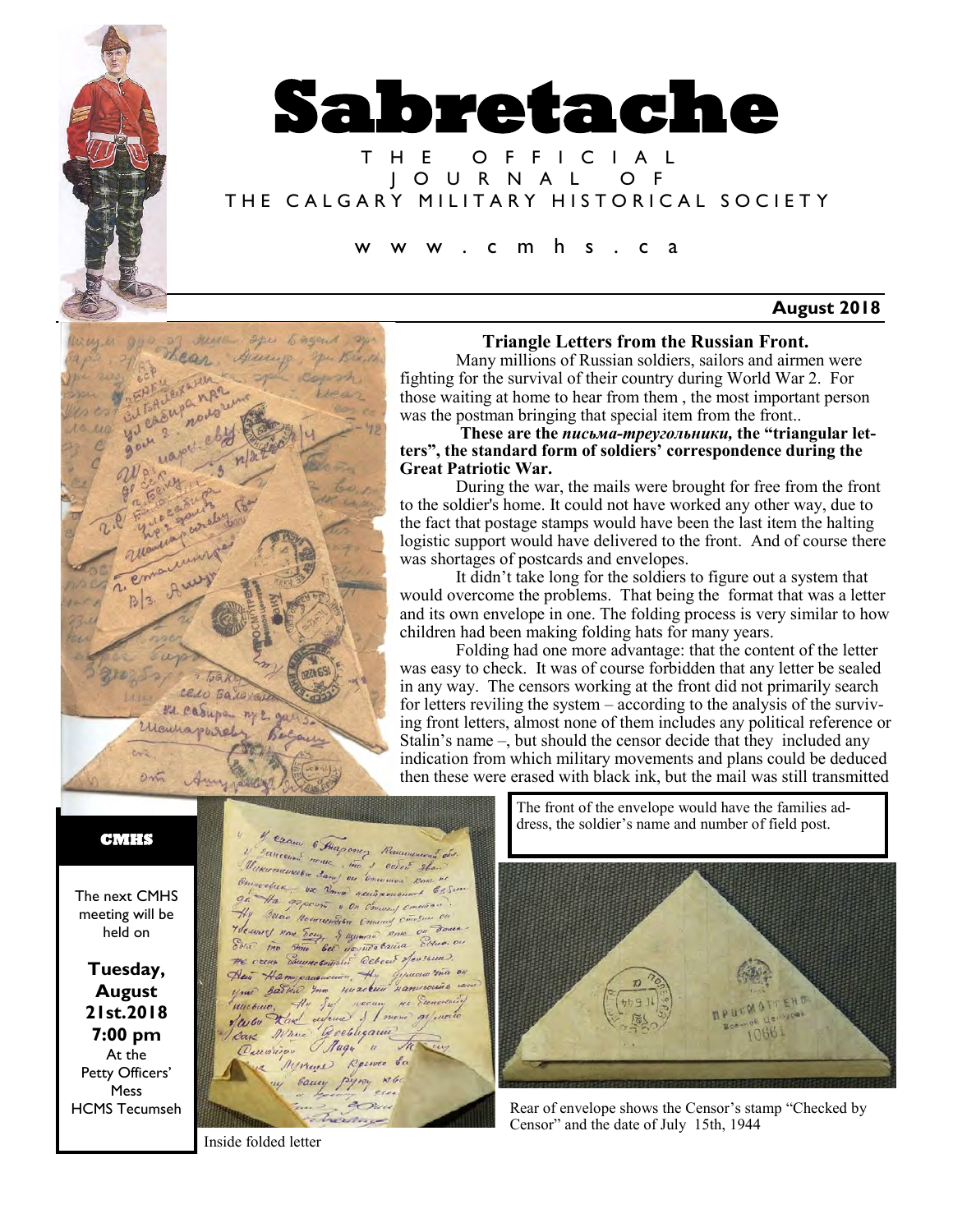#### **Sabretache**

THE OFFICIAL JOURNAL OF THE CALGARY MILITARY HISTORICAL SOCIETY The CALGARY MILITARY HISTORICAL SOCIETY is a non-profit registered society which fosters the study of the military and the police, and the heritage of Canada, the British Empire, and the world as well as the preservation of military artifacts and records. The CMHS meets once every calendar month at: Petty Officers' Mess HMCS Tecumseh 1820 - 24th Street SW Calgary AB T2T 0G6

## **Notice of Next Meeting**

The next CMHS meeting will be held on **Tuesday, August 21st., 2018 19:00 (7:00 pm)**

At the Petty Officers' Mess, HMCS Tecumseh.

Members are reminded that an offering of foodstuffs for the Legion Food Bank is considered your unofficial entrance fee to our regular scheduled meetings*.*

The unofficial agenda of this meeting will be:

Introduction of guests, Minutes of last meeting Correspondence, Membership report Treasurer's report, Old business / New business Break, Show & Tell The President, **Allan Ross** would like to invite everyone to remain after the meeting for an informal time of fellowship.

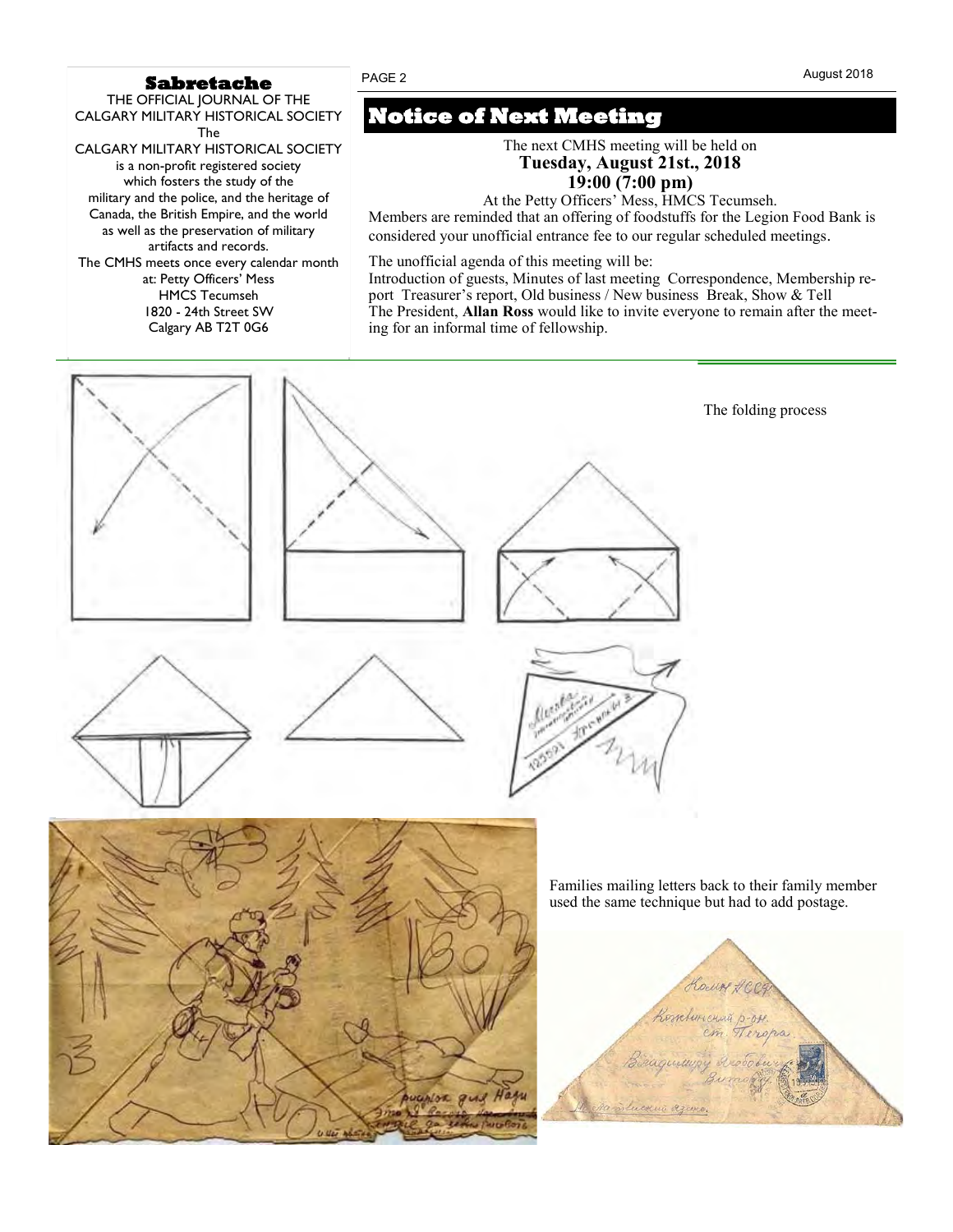## **Minutes of last meeting / Calgary Military Historical Society**

#### **Meeting held on July 17, 2018 at the Petty Officer's Mess, HMCS Tecumseh**

**1. Meeting called to order** By President Allan R. at 7:00 PM. 14 members in attendance.

**2. Minutes of Previous Meeting**. Discussed no correction. Member Bob M. moves that the Previous Meeting Minutes be accepted. Seconded by Dave L.

#### **3. Newsletter.**

- Received, no comments or concerns.

#### **4. Treasures Report***.*

Report by Floyd S. Lists of monies collected from book auctions, donations etc. Listing of

expenditures. Floyd reports, with last month expenses, a slight decrease over April balance. Member Dave S. moves that the Treasures report be accepted as reported.

Seconded by Dave L. Approved.

#### **5. Membership Report**.

Report by Floyd S. Total 48 members (1 Life, 2 Hon, 45 Regular). Member Bob M. moves that the Membership report be accepted as reported. Seconded by Cathy E. Approved.

#### **6. Correspondence:** - None

#### **7. Announcements:**

- Floyd S. discusses a product called "Damp Trap". The device, a disposable dehumidifier is a safe, easy and effective way to remove excess moisture from everywhere. Applications to militaria storage and displays.

#### **8. Old Business.**

- Facebook link still under assessment, consultation with Kevin Roberts.

- Martin U. gives Calgary Militaria Shows June 16 event summary.

#### **9. New Business:**

- Motion by Dave L. to elect member Mike Clare an Honourary life member. Vote by show of

 hands. Approved. Mike may already be an Honourary Life Member. President Alan R to clarify his status.

- Motion by Dave L. to elect member Brian Hanning an Honourary life member. Vote by show of hands. Approved.
- Motion by Dave S. to elect member Dave Love an Honourary life member. Vote by show of hands. Approved.
- MCC of C 2018 Annual AGM and Convention. Edmonton, August 17 & 18, 2018.
- Military Museums, member Indra R. is involved in a project to photograph the graves of Alberta Regiment members interred in Alberta.

#### **BREAK**

#### **10. Book Raffle & Auction:**

- Several books raffled off.
- Bob M. 3 Books "WWII" by Ronald Heifermen; "Rommel" by Ward Rutherford and Battalion of Heroes: The Calgary Highlanders in WWII" by Dr. David Bercuson.
- Cathy E. 1 Book "International Militaria Guide" by Irene Moore and Gary Sterne.

#### **11. Show and Tell:**

- Bob M. Selection of medals including: several Korean War Medals including a Chinese medal; Turkish Crimea War medal to a French Soldier; Royal Navy Baltic Medal 1854-55 and a group of 4 UK National Fire Brigade Ass. medals
- David G. Silk postcard, embroidered ladies handkerchief; Shadow box 66 Battalion insignia based on a photo of an unknown soldier.
- Alan R. German WWII Gold Cross and 2 General Assault badges to support troops
- Floyd S. German WWII veteran reissue, 1957 Gold Cross and 1957 General Assault badge oddly configured.

#### **12. Adjournment:**

President Allan R calls for motion to adjourn. Member Cathy E. moves to adjourn. Seconded by Indra R. Approved. **Meeting Adjourned. 20:00**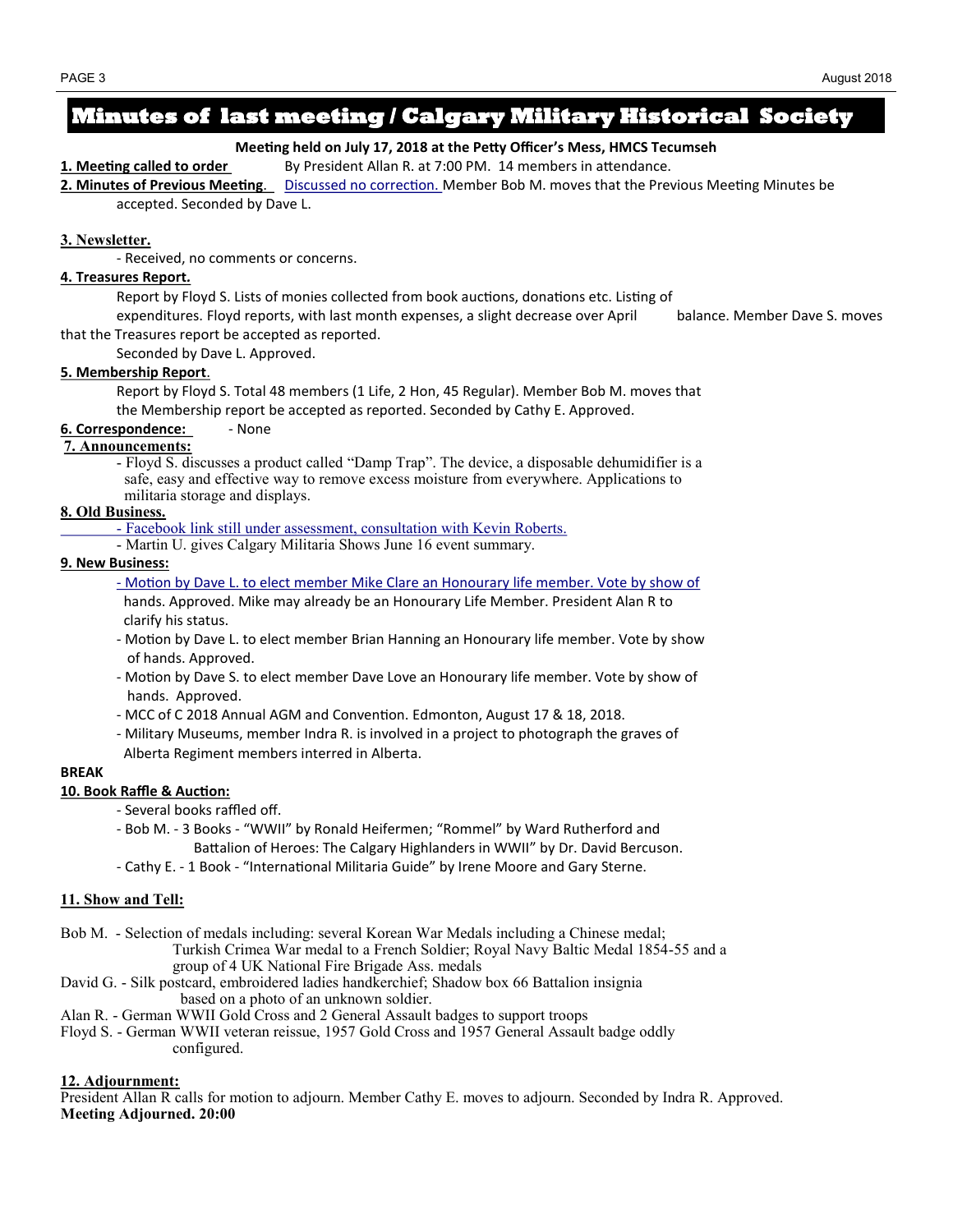

## **ATTENTION: ALL COLLECTORS, EXHIBITORS** AND FOLLOWERS OF THE A.A.C.C.A. **ANNUAL EASTER ARMS SHOW AT** THE CALGARY STAMPEDE B.M.O. CENTRE.

A.A.C.C.A. is a registered non-profit Association that hosts Canada's largest and finest antique & modern arms as well as military collectors show. We have been forced out of our usual date of every Easter Weekend by the Truck and Auto Dealers show for the 2019 show only. They book three times as many days than we do.

A.A.C.C.A. had planned to host our 2019 show in the Big Four Building which is also on the Stampede Grounds. Many of our faithful exhibitors told us that they were not happy with our choice, no drive in, two levels also reduced amount of tables per exhibitor as well as a smaller show 700 tables as compared to 1,000. All wished to stay in the B.M.O. Centre, regardless of the date.

A.A.C.C.A.'s annual show is not just a buy, sell, trade type of show, it is a large social gathering of like minded people. We have booked March. 29th, 30th, & 31st of 2019 as this was one of the only dates available. Nothing in April or May. We are conscious of other show dates. For 2020 and beyond we will be back to our normal Easter Weekend dates.

A general outline of this show's financial structure: Hall rent \$85,475. tables & chairs \$18,867. Plus, and there is more, like insurance, advertising, security, printing, awards. The bills go on and on. Overall cost is in the range of \$149,000. 2019 costs will be greater due to more costly advertising of date change. The Stampede people as well as the Truck and Auto dealers have given us over \$5,000. Each to help with our increased operating costs. Cost per table on the floor is approximately \$145.00, we subsidize your cost by the door entry fee.

Surplus monies if any, are donated to other organizations that support our right to possess and collect arms -example: C.S.S.A. \$5,000 annually also several community support groups - like "Wounded warriors Canada" & "Military Families Support Groups " etc. We have and still do donate to Firearms owners that by defending their home and family are persecuted by our draconian personal defence laws.

The burden of afore stated plus the enjoyment of 12,000 or more people rests on the shoulders of A.A.C.C.A.'s ten Directors. If our shows fail and it has happened, \$2,000 one year and \$5,000 another, the buck and risk stops with us the ten directors. Bills must be paid. A.A.C.C.A. owes a special thanks to the many faithful exhibitors as well as the public that have supported us over the past many years.

A.A.C.C.A. strongly wishes to thank our many volunteers, some of who have been with us for several years and some are second generation volunteers with us. We can not name them all but there is Angela a second generation who organizes the front door. Teri looks after the back door, Barry the judges and awards, Jim our ambassador of shows. Nicole our past show manager and now Josie, both of whom have done an outstanding job. Thank you all, past and present.

#### **Note from the Editor.**

I spotted this notice in a newspaper and thought that I would reprint it. There was a number of different stories going around about next years "Easter Gun Show" and this article lays out the problems and the solutions that have been decided upon. So this is the official notice to when and where it will happen.

I also wanted to reprint it so that you will read it and understand all that goes into the show, how its financed, and operated. I have always been interested in the logistics of shows and this gives an interesting perspective.

Perhaps Martin will someday be in this scenario. Hopefully.

### **Announcement**



#### **Sept. 15th./2018**

 Alberta Arms & Cartridge Collectors Association. Calgary gun show – Thorncliffe Community Centre 5600 Centre St. N. Sat. 10:00 to 4:00 pm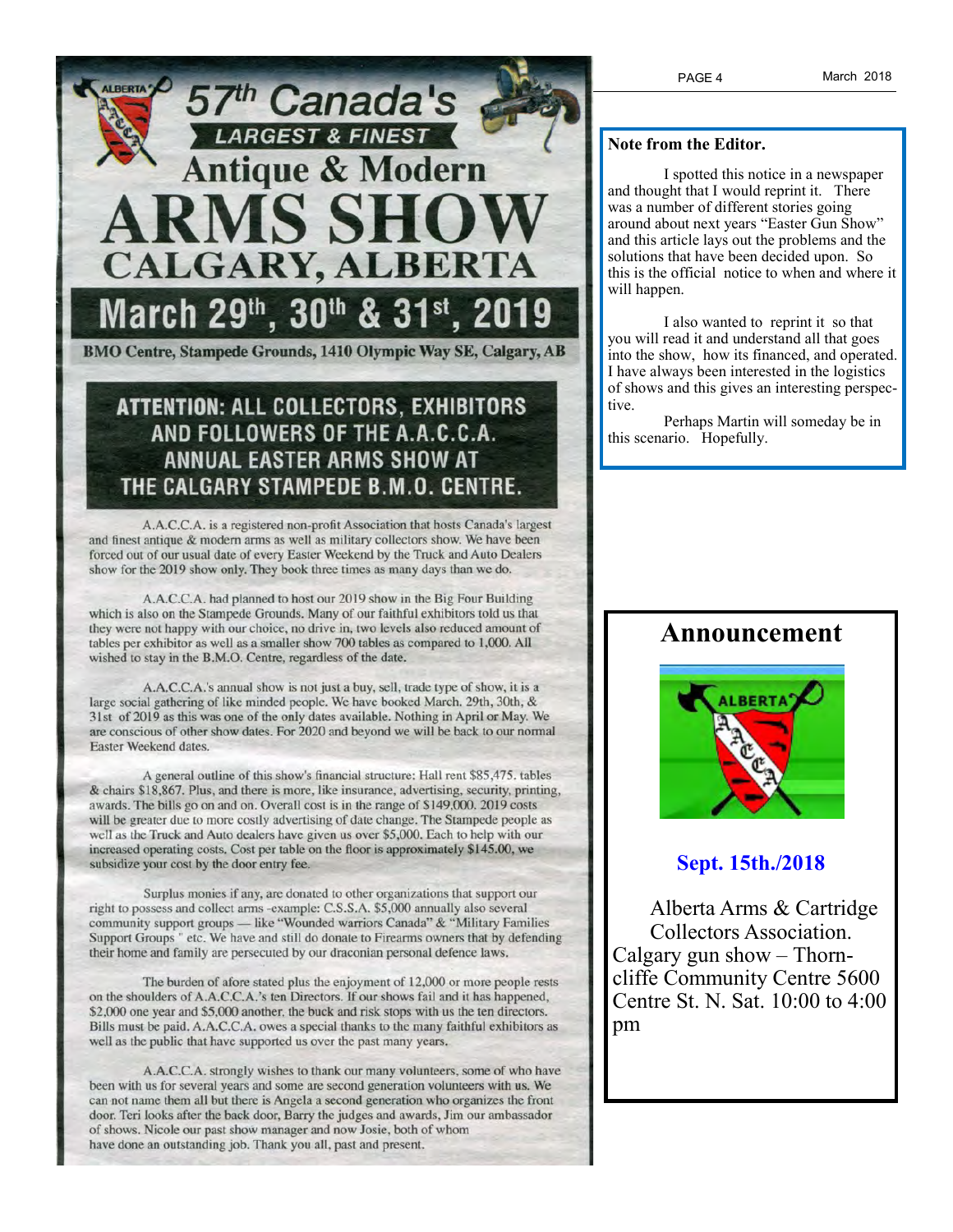Hello

I am volunteering my time to try and find the WW2 medals awarded to Sergeant JE MacDonald, resident of Toronto from the early 1950s to the time of his death in the 1990s.

Eddie Mac earned a raft of medals in WW2 including the Palestine General Service Medal and DCM for gallantry in action (North Africa, 1942). Both should have his name inscribed on the medal.

Sadly, these medals were all stolen in the early 2000s in the Toronto area. Considering the value of a DCM, I can't help wonder if someone knows something about the whereabouts of JE MacDonald's medals. Any help or assistance would be greatly appreciated. My aim is to return the medals to Ed's daughter in Scotland. .

Sincerely, Ian McLeod, imac@ns.sympatico.ca

List of medals to Medals awarded to James Edward MacDonald —Palestine General Service Medal 1936- 1939, Distinguished Conduct Medal (23.01.1942), 1939-45 Star, Africa Star (13.07.1944), Italy Star, War Medal 1939-1945, France & Germany Star, Defence Medal, Canadian Forces Decoration (1970),

The man himself closest to the camera. North Africa 1943